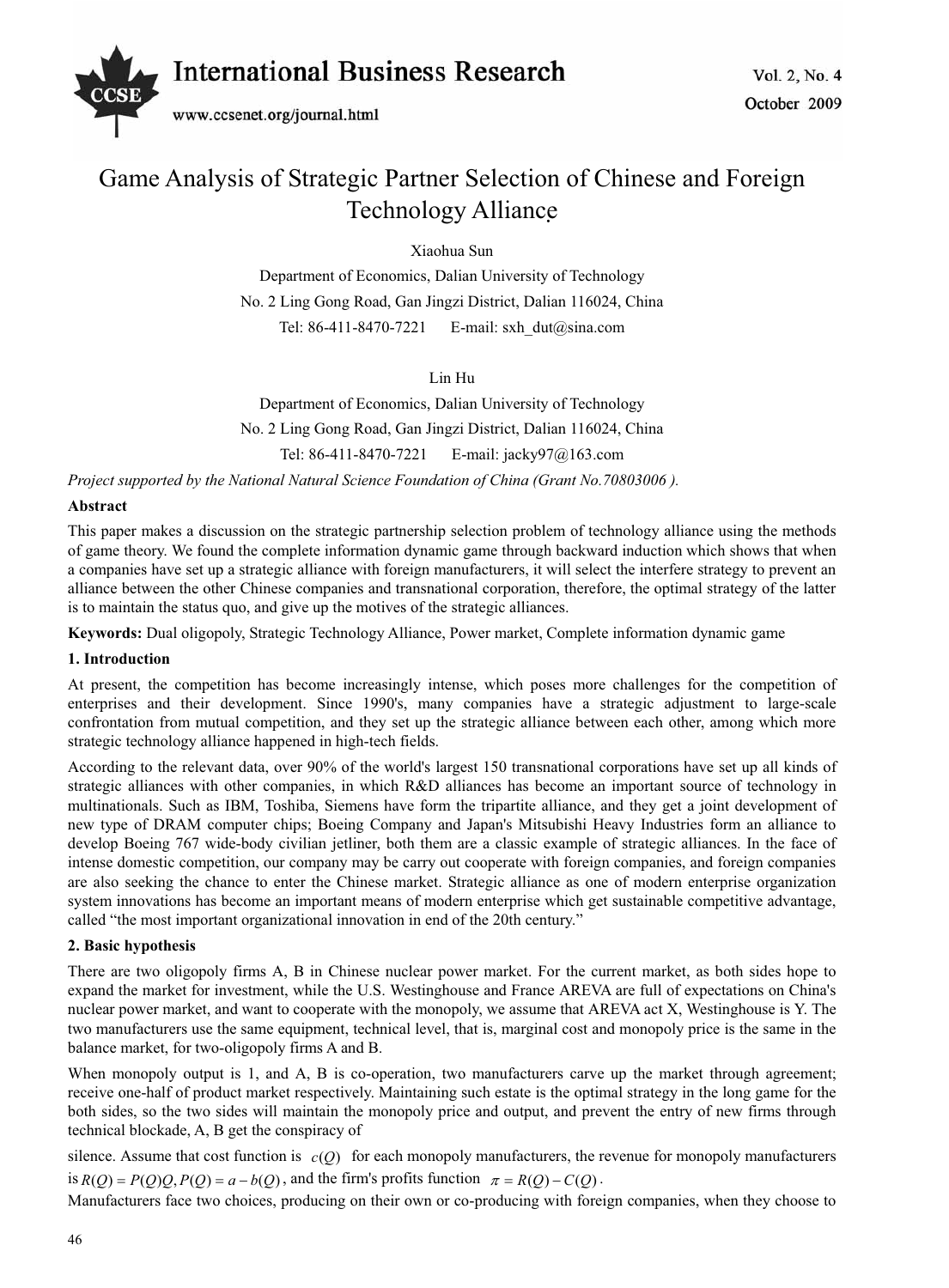product on their own, assuming that the output of the two companies is  $q_1, q_2$  respectively, the cost is  $c_1, c_2$ , prices is  $p_1 = p_2$  at this time for manufacturers, the manufacturers A, B's profits are:

$$
\pi_1 = [a - b(q_1 + q_2)]q_1 - c_1q_1
$$
  
\n
$$
\pi_2 = [a - b(q_1 + q_2)]q_2 - c_2q_2
$$

Assume that companies A, B have the same production costs  $c_1 = c_2$ , then according to conditions of profit maximization:

$$
\frac{\partial \pi_1}{\partial q_1} = 0
$$

$$
\frac{\partial \pi_2}{\partial q_2} = 0
$$

The production of maximize profit for two companies is

$$
q_1 = \frac{a - 2c_1 + c_2}{3b}, q_2 = \frac{a - 2c_2 + c_1}{3b}
$$

Because  $c_1 = c_2$ , then:

$$
q_1 = q_2 = \frac{a - c_1}{3b}
$$

Profit of two manufacturers at this time is:

$$
\pi_1 = \pi_2 = \frac{(a - c_1)^2}{9b}
$$

#### **3. Establishment of game model**

When firm A cooperate with firm X, the cost change from  $c_1$  to  $c_1^1$ , and  $c_1^1 < c_1 = c_2$ , Profit of two manufacturers at this time is:

$$
\pi_1^1 = [a - b(q_1 + q_2)]q_1 - c_1^1 q_1
$$
  
\n
$$
\pi_2^1 = [a - b(q_1 + q_2)]q_2 - c_2 q_2
$$

According to conditions of profit maximization:

$$
\frac{\partial \pi_1^1}{\partial q_1} = 0
$$

$$
\frac{\partial \pi_2^1}{\partial q_2} = 0
$$

The production of two companies is:

$$
q_1^1 = \frac{a - 2c_1^1 + c_2}{3b}, \quad\n q_2^1 = \frac{a - 2c_2 + c_1^1}{3b}
$$

Profit of two manufacturers at this time is:

$$
\pi_1^1 = \frac{(a - 2c_1^1 + c_2)^2}{9b}, \pi_2^1 = \frac{(a - 2c_2 + c_1^1)^2}{9b}
$$

Because of  $c_1^1 < c_1$ , then:

$$
q_1^1 > q_1, \pi_1^1 > \pi_1, c_1^1 < c_2, \text{so} \quad q_2^1 < q_2, \pi_2^1 < \pi_2
$$

In the game equilibrium, firms A choose to co-operate with foreign companies X as a result of, the cost decline and profits are increasing, the production and profits of companies B decline. But at the same time, a manufacturer B may not be reconciled to the original market balance has been broken, and it may choose to cooperate with Westinghouse. Because A just get the advantage by establishing a strategic alliance, of course, it will carry out a series of obstructionist behavior to prevent B set up a strategic alliance with Y, this strategic game can be seen as a is a complete information dynamic game .

Insert Figure1 Here

When Equilibrium in the game, because firm A cooperates with foreign companies X, the cost is declining and the profits are increasing, and companies B's profits and production are declining. But at the same time, firm B is not reconciled to the original market balance has been broken, so it may choose to Westinghouse that vendors Y to cooperate. A face just established a strategic alliance advantage, of course, it should takes a series of obstructionist behavior for that B cooperates with Y, which can be seen as a strategic game is a dynamic game of incomplete information.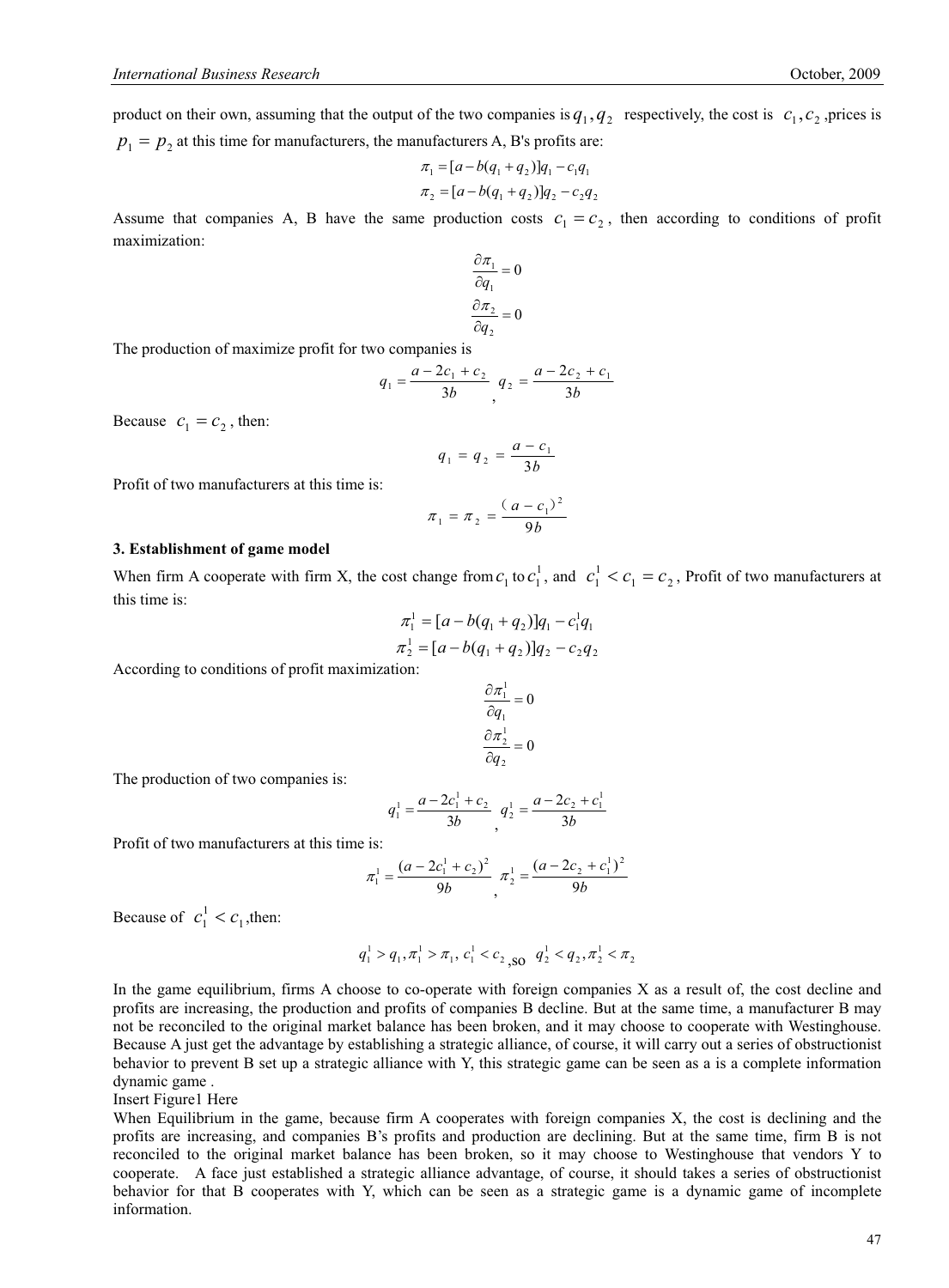We assume that firm A first decision-making,firm B in the observation of the selection decision-making. We assume process for the entire game is a two-stage dynamic game of incomplete information. Equilibrium outcome is a subgame perfect Nash equilibrium. When firm A takes a series of obstructionist behavior, Cost set  $c_1^2$ , Which  $c_1^2 > c_1$ , firm B can be taken at this time cooperated with Y to deal with the conduct of firm A, due to the obstruction of firm A, firm B cost turn into  $c_2^2 > c_2$ , and assumption of  $\frac{c_1^2 - 2c_2^2}{c_1^1 - 2c_2} > 1$ 2  $c_1^1-2c_2$  $\frac{c_1^2 - 2c_2^2}{c_1^1 - 2c_2}$  $c_1^1 - 2c$  $\frac{c_1^2 - 2c_2^2}{2}$  > 1, so the profit of firm A and B are:

$$
\pi_1^2 = [a - b(q_1^2 + q_2^2)]q_1^2 - c_1^2 q_1^2
$$
  

$$
\pi_2^2 = [a - b(q_1^2 + q_2^2)]q_2^2 - c_2^2 q_2^2
$$

In accordance with manufacturers to maximize their profits:

$$
\frac{\partial \pi_1^2}{\partial q_1^2} = 0
$$

$$
\frac{\partial \pi_2^2}{\partial q_2^2} = 0
$$

The profits of firm A and B are:

$$
\pi_1^2 = \frac{(a - 2c_1^2 + c_2^2)^2}{9b}, \pi_2^2 = \frac{(a - 2c_2^2 + c_1^2)^2}{9b}
$$

Because  $c_1^2 > c_1$ , so  $\pi_1^2 < \pi_1 < \pi_1^1$ , also because  $c_2^2 > c_2$ ,  $\frac{c_1 - 2c_2}{c_1^1 - 2c_2} > 1$ 2  $c_1^1-2c_2$  $\frac{c_1^2 - 2c_2^2}{c_1^1 - 2c_2}$  $c_1^1 - 2c$  $\frac{c_1^2 - 2c_2^2}{1}$  > 1, there are  $\pi_2^2 < \pi_2^1 < \pi_2$ 

When firms do not take the B and Y co-operation, the absence of firm A for the firm B doesn't cooperate with Y to pay the cost of blocking, so the profits of firm A is  $\pi_1^1$ , as a result of firm B doesn't cooperate with the Y, and its profit  $\pi_2^1$ When firm A take the acquiescence of acts, when firm B cooperates with the Y, that is, firm A, firm B with X, Y to carry out co-operation, the costs are reduced  $c_1^*, c_2^*$  $c_1^*, c_2^*$  and  $c_1^* = c_2^* < c_1$ 2  $c_1^* = c_2^* < c_1$ , now firms A, B's profits are as follows:

$$
\pi_1^* = [a - b(q_1^* + q_2^*)]q_1^* - c_1^*q_1^*
$$
  

$$
\pi_2^* = [a - b(q_1^* + q_2^*)]q_2^* - c_2^*q_2^*
$$

\*

Profit maximization:

$$
\frac{\partial \pi_1^*}{\partial q_1^*} = 0
$$

$$
\frac{\partial \pi_2^*}{\partial q_2^*} = 0
$$

$$
q_1^* = \frac{a - 2c_1^* + c_2^*}{3b}, q_2^* = \frac{a - 2c_2^* + c_1^*}{3b},
$$

So

And also  $q_1^* = q_2^*$  so the profits are  $\pi_1^* = \pi_2^* = \frac{(a-c_1)^2}{9b_1^*}$  $a - c$ 9  $\pi_1^* = \pi_2^* = \frac{(a - c_1^*)^2}{2!}$ 

When firm A take the acquiescence of acts, and the firm B do not cooperate with the Y, then the profit of firm A is  $\pi_1^1$ , the profit of firm B is  $\pi$ <sup>1</sup>.

This is a perfect information game, Structure of the game's strategic statements, the strategy space of firm A is  $S_A$  ={obstruction, acquiescence},there are four pure strategy for firm B, so the strategy space of firm B is  $S_A = \{$ (obstruct, cooperate with Y), (obstruction, to maintain the status quo), (acquiescence, cooperate with Y),(obstruction, to maintain the status quo)}. The following table is the game of strategic form representation.

### Insert Table 1 Here

From the above analysis, the above analysis of the game is a two-stage game of perfect information, we use backward induction method to solve the reverse subgame perfect Nash equilibrium: in the second phase, the firm B is the optimal action rules: (acquiescence, cooperate with Y), that is, if firm choose A in the first phase of the obstruction in the second stage firms choose B to maintain the status quo, if the firms choose A in the first stage of the acquiescence of, B in the second phase of selection and Y co-operation. Because firms will be in the first stage A to B in the forecast will be the second phase of operations in accordance with this rule, A in the first stage is the optimal choice of "obstruction."

#### **4. Conclusion**

In this paper, the use of incomplete information dynamic game model, discussed the Two-oligopoly firms the choice of strategic alliance. The following conclusions to be when a firm has been set up with foreign firms the case of strategic alliance, would choose to block the strategy to prevent another firm alliances with other multinational firms, which the